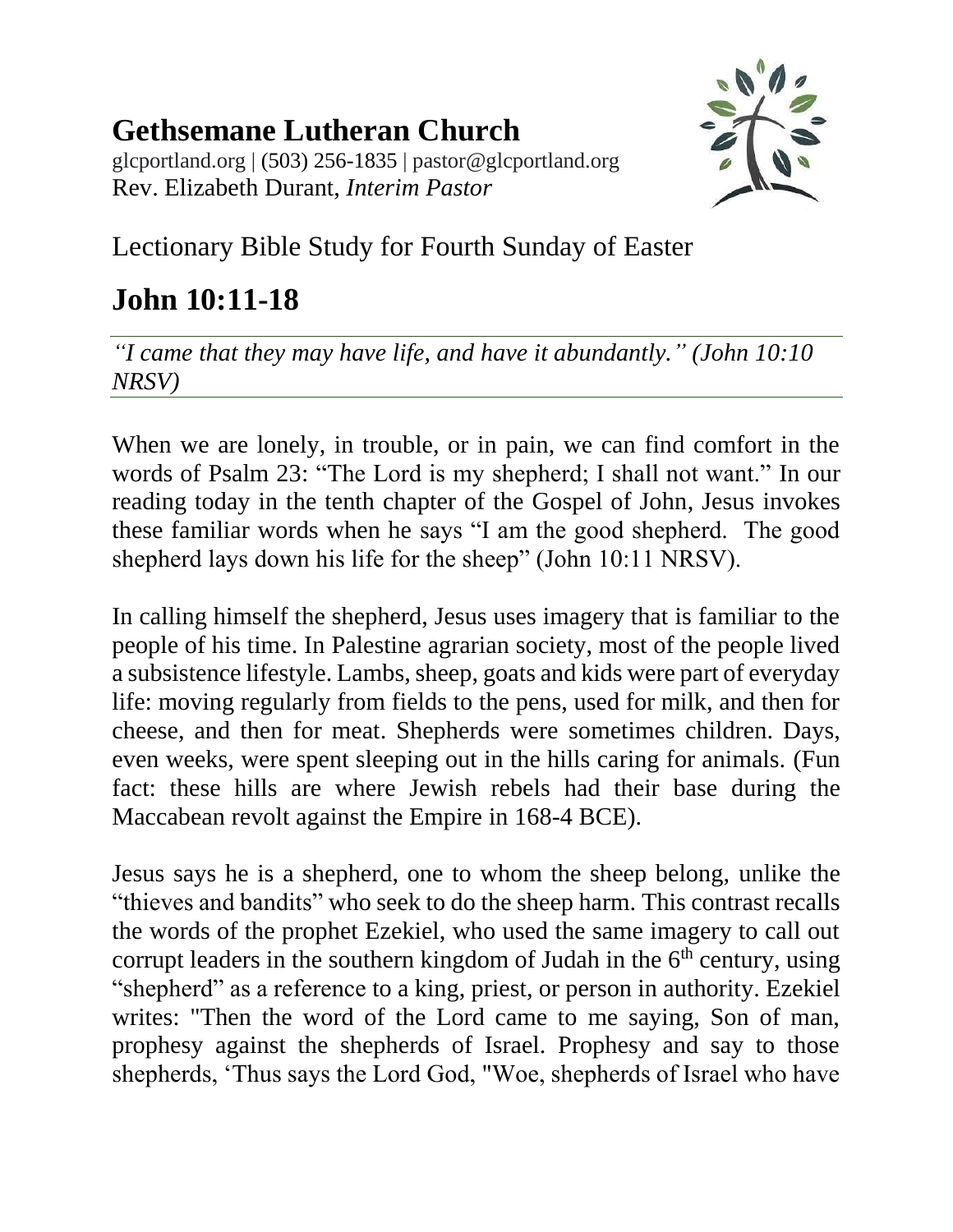been feeding themselves! Should not the shepherds feed the flock?" (Ezekiel 34:1-2).

During Ezekiel's time, the kings of Israel took advantage of the people and abandoned them. Although the Pharisees do not seem to recognize it, Jesus is saying the same thing about them. Under the rule of the Roman Empire, a select few Jewish religious leaders, priests and judges profited…while 99% of the Jewish people barely scraped by making a living. They may have had authority over them, but did the leaders really care for the people?

Through the prophet Ezekiel, God declares, "I myself will search for my sheep, and will seek them out. I myself will be the shepherd of my sheep, and I will make them lie down, says the Lord God" (Ezekiel 34:11, 15). How could Jesus say that he was the good shepherd? Is Jesus telling us that he is, in fact, God?

The image of shepherd that Jesus presents is an intimate, relational one: the shepherd cares deeply for the sheep in his care, protects them and knows them by name. Jesus says, "I know my own and my own know me, just as the Father knows me and I know the Father" (John 10:14-15 NRSV). This "knowing" isn't only about being aware of one another but being in personal relationship and shared experience. It is the feeling that someone "knows what we are going through."

Jesus is telling the people of his time that not only does he know their struggle for survival, but he shares in it, and will feed them, protect them, and sustain them. Instead of just barely making a living, Jesus has come so that they will have "abundant life." Instead of being scattered and vulnerable to exploitation, Jesus will unite and lead them. The shepherd "gives his life" (the Greek here more closely means "risks his life") for the sheep. Jesus has the power to lay down his life in death, but also to take it up again in the resurrection, showing us God's power.